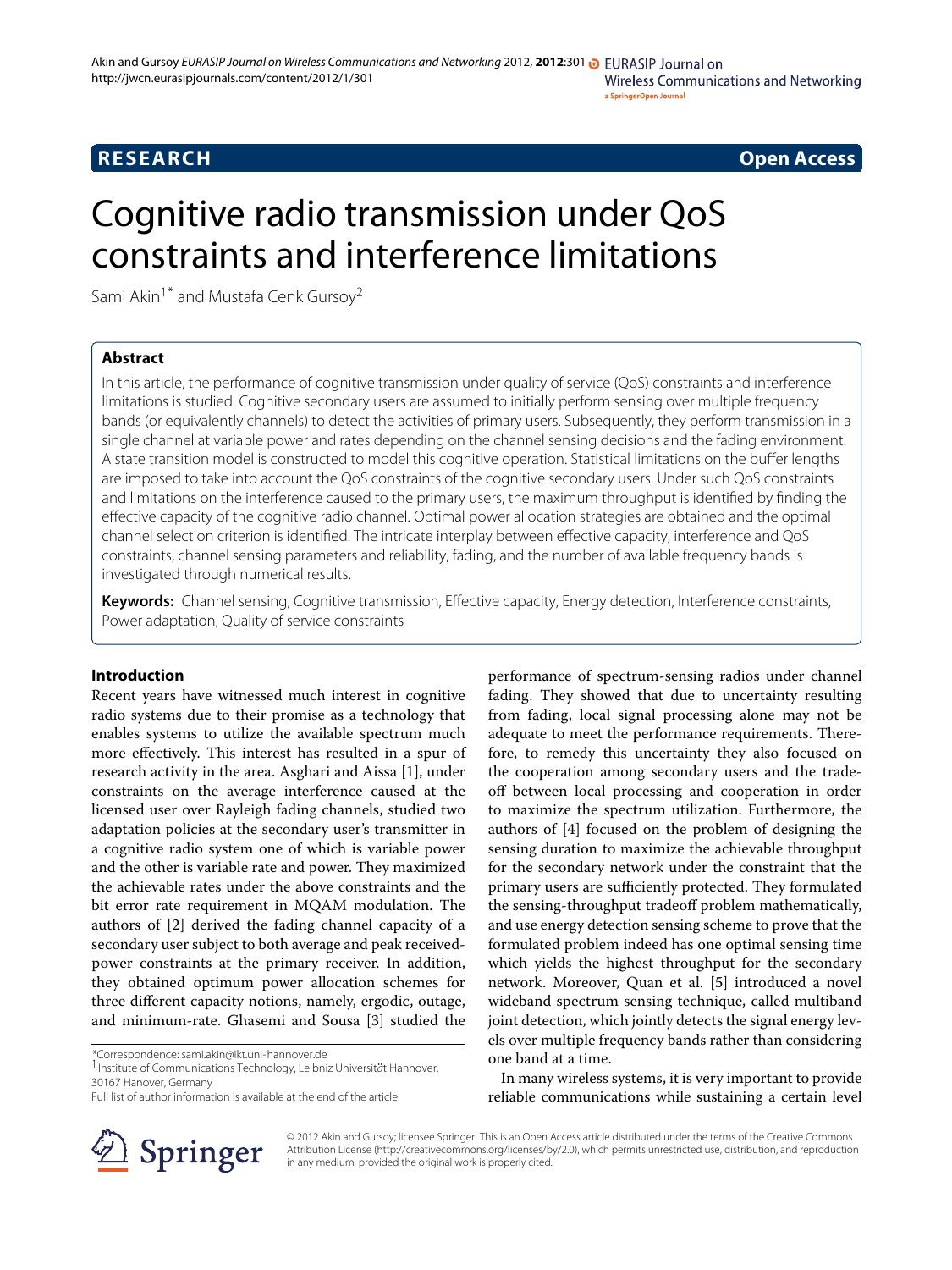of quality of service (QoS) under time-varying channel conditions. For instance, in wireless multimedia transmissions, stringent delay QoS requirements need to be satisfied in order to provide acceptable performance levels. In cognitive radio systems, challenges in providing QoS assurances increase due to the fact that secondary users should operate under constraints on the interference levels that they inflict on the primary users. For the secondary users, these interference constraints lead to variations in transmit power levels and channel accesses. For instance, intermittent access to the channels due to the activity of primary users make it difficult for the secondary users to satisfy their own QoS limitations.

These considerations have led to studies that investigate the cognitive radio performance under QoS constraints. Musavian and Aissa [\[6\]](#page-14-5) considered variable-rate, variablepower MQAM modulation employed under delay QoS constraints over spectrum-sharing channels. As a performance metric, they used the effective capacity to characterize the maximum throughput under QoS constraints. They assumed that two users sharing the spectrum with one of them having a primary access to the band. The other, known as secondary user, is constrained by interference limitations imposed by the primary user. Considering two modulation schemes, continuous MQAM and discrete MQAM with restricted constellations, they obtained the effective capacity of the secondary user's link, and derived the optimum power allocation scheme that maximizes the effective capacity in each case. In addition, in [\[7\]](#page-14-6), they proposed a QoS constrained power and rate allocation scheme for spectrum sharing systems in which the secondary users are allowed to use the spectrum under an interference constraint by which a minimum-rate of transmission is guaranteed to the primary user for a certain percentage of time. Moreover, applying an average interference power constraint which is required to be fulfilled by the secondary user, they obtained the maximum arrival-rate supported by a Rayleigh block-fading channel subject to satisfying a given statistical delay QoS constraint. We note that in these studies on the performance under QoS limitations, channel sensing is not incorporated into the system model. As a result, adaptation of the cognitive transmission according to the presence or absence of the primary users is not considered.

In this article, we study the effective capacity of cognitive radio channels where the cognitive radio detects the activity of primary users in a multiband environment and then performs the data transmission in one of the transmission channels. Both the secondary receiver and the secondary transmitter know the fading coefficients of their own channel, and of the channel between the secondary transmitter and the primary receiver. The cognitive radio has two power allocation policies depending on the activities of the primary users and the sensing decisions. More specifically, the contributions of this article are the following:

- 1. We consider a scenario in which the cognitive system employs multi-channel sensing and uses one channel for data transmission thereby decreasing the probability of interference to the primary users.
- 2. We identify a state-transition model for cognitive radio transmission in which we compare the transmission rates with instantaneous channel capacities, and also incorporate the results of channel sensing.
- 3. We determine the effective capacity of the cognitive channel under limitations on the average interference power experienced by the primary receiver.
- 4. We identify the optimal criterion to select the transmission channel out of the available channels and obtain the optimal power adaptation policies that maximize the effective capacity.
- 5. We analyze the interactions between the effective capacity, QoS constraints, channel sensing duration, channel detection threshold, detection, and false alarm probabilities through numerical techniques.

We would like to note that, in [\[8](#page-14-7)[,9\]](#page-14-8), we have also studied the performance of cognitive radio systems in the presence of QoS constraints. However, there are significant differences in the models and the analysis between this article and [\[8](#page-14-7)[,9\]](#page-14-8). In [\[8,](#page-14-7)[9\]](#page-14-8), channel sensing is done only in one channel. In this article, we consider multi-channel sensing and also identify an efficient rule to decide on which channel to use for transmission among multiple channels. In the previous study, channel conditions between the secondary and primary users are assumed to be unknown. Consequently, interference constraints have a simpler structure. Indeed, in [\[9\]](#page-14-8), the secondary transmitter does not even know its own channel and sends the information at a fixed rate and power. The secondary receiver only has imperfect knowledge obtained through channel estimation. The performance in such a challenging environment can be regarded as lower bounds on what can be attained in practice. In this article, in order to complete the picture, we consider the flip side of the coin and assume that the secondary transmitter knows the conditions in both its own channel and the channel between itself and the primary receiver. Equipped with such knowledge, the secondary transmitter performs power control in order to achieve improved performance. Power control schemes also take into account the average interference constraints, and more effectively limit the interference inflicted on the primary users. The results obtained under such assumptions can be used to identify the performance gains and interference reductions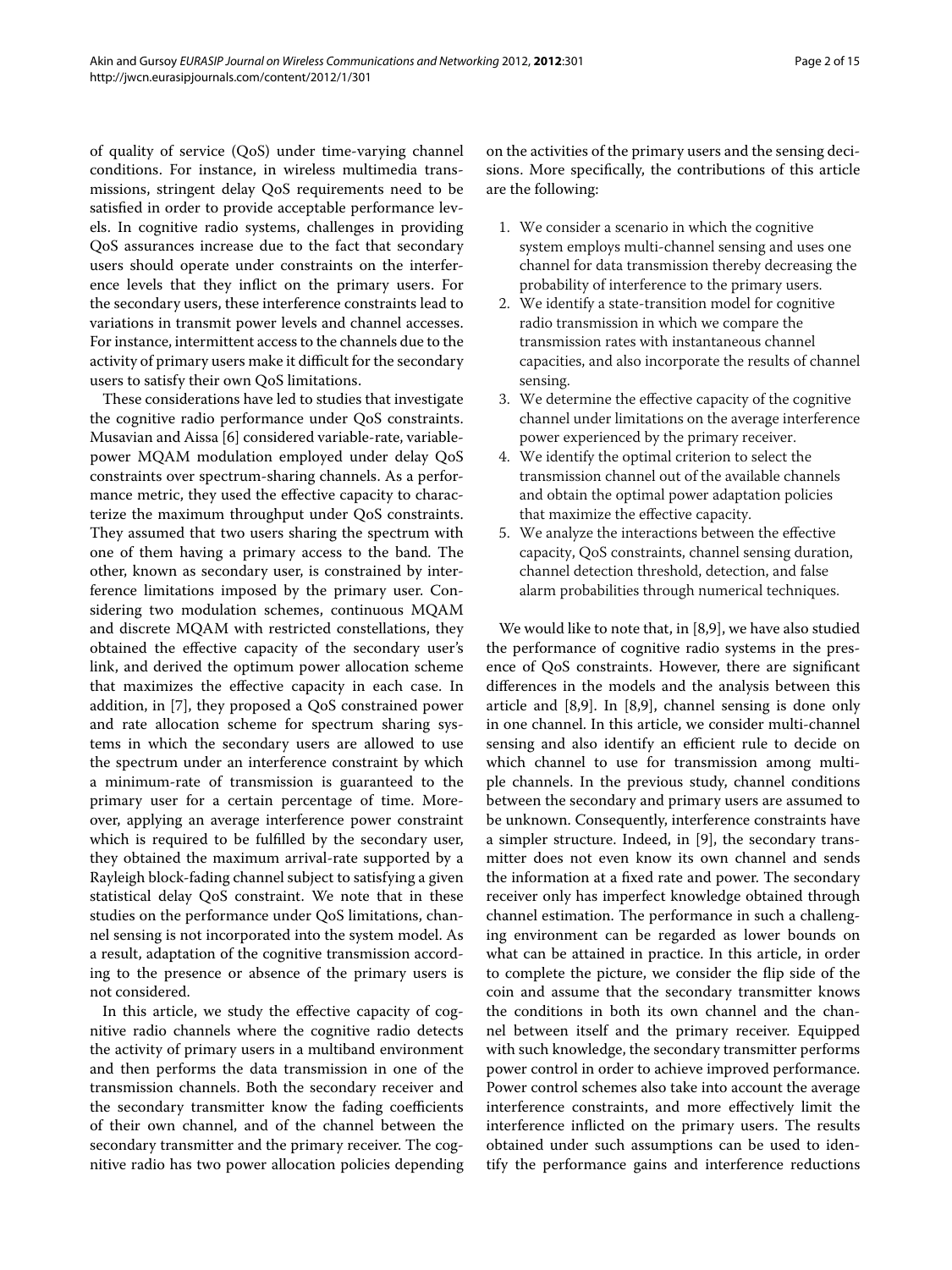achieved in the presence of channel knowledge when compared with those of [\[8,](#page-14-7)[9\]](#page-14-8).

The rest of the article is organized as follows: In ["Cog](#page-2-0)[nitive channel model and channel sensing"](#page-2-0) section, we discuss the channel model and analyze multi-channel sensing. We describe the channel state transition model in ["State transition model"](#page-3-0) section under the assumption that the secondary users have perfect CSI and send the data at rates equal to the instantaneous channel capacity values. In ["Interference power constraints"](#page-5-0) section, we analyze the received interference power at the primary receiver and apply this as a power constraint on the secondary users. In ["Effective capacity"](#page-6-0) section, we define the effective capacity and find the optimal power distribution and show the criterion to choose the best channel. Numerical results are shown in ["Numerical results"](#page-9-0) section, and conclusions are provided in ["Conclusion"](#page-13-0) section.

### **Cognitive channel model and channel sensing**

<span id="page-2-0"></span>In this article, we consider a cognitive radio system in which secondary users sense *M* channels. Since the transmission strategies of the cognitive radios depend on the activities of the primary users, it is desirable to have the cognitive radios sense multiple channels to improve the performance and more easily control the interference inflicted on the primary users. These available channels might be the white space television bands or the Industrial, Scientific and Medical (ISM) radio bands. In our model, we further assume that even if multiple channels are sensed, only one channel is always selected for transmission. Basically, we suppose that the cognitive radio employs narrowband transmission techniques.

We assume that channel sensing and data transmission are conducted in frames of duration *T* seconds. In each frame, *N* seconds is allocated for channel sensing while data transmission occurs in the remaining  $T - N$  seconds. Transmission power and rate levels depend on the primary users' activities. If all of the channels are detected as busy, transmitter selects one channel with a certain criterion, and sets the transmission power and rate to  $P_{k,1}(i)$ and  $r_{k,1}(i)$ , respectively, where  $k \in \{1, 2, ..., M\}$  is the index of the selected channel and  $i = 1, 2, \ldots$  denotes the time index. Note that if  $P_{k,1}(i) = 0$ , transmitter stops sending information when it detects primary users in all channels. If at least one channel is sensed to be idle, data transmission is performed with power  $P_{k,2}(i)$  and at rate  $r_{k,2}(i)$ . If multiple channels are detected as idle, then one idle channel is selected again considering a certain criterion.

The discrete-time channel input–output relation between the secondary transmitter and receiver in the *i*th symbol duration in the *k*th channel is given by

$$
y_k(i) = h_k(i)x_k(i) + n_k(i) \quad i = 1, 2, ..., \tag{1}
$$

if the primary users are absent. On the other hand, if primary users are present in the channel, we have

<span id="page-2-2"></span>
$$
y_k(i) = h_k(i)x_k(i) + s_{k,p}(i) + n_k(i) \quad i = 1, 2, ..., \quad (2)
$$

where  $x_k(i)$  and  $y_k(i)$  denote the complex-valued chan-nel input and output, respectively. In [\(1\)](#page-2-1) and [\(2\)](#page-2-2),  $h_k(i)$  is the channel fading coefficient between the cognitive transmitter and the receiver. We assume that  $h_k(i)$  has a finite variance, i.e.,  $\sigma_{h_k}^2$   $\ < \ \infty$ , but otherwise has an arbitrary distribution. We define  $z_k(i) = |h_k(i)|^2$ . We consider a block-fading channel model and assume that the fading coefficients stay constant for a block of duration *T* seconds and change from one block to another independently in each channel. In [\(2\)](#page-2-2),  $s_{k,p}(i)$  represents the active primary user's faded signal arriving at the secondary receiver in the *k*th channel, and has a variance  $\sigma_{s_{k,p}}^2(i)$ .  $n_k(i)$  models the additive thermal noise at the receiver, and is a zero-mean, circularly symmetric, complex Gaussian random variable with variance  $\mathbb{E}\{|n_k(i)|^2\} = \sigma_{n_k}^2$  for all *i*. We assume that the bandwidth of the  $k$  channel is  $B_k$ .

In the absence of detailed information on primary users' transmission policies, energy-based detection methods are favorable for channel sensing. Knowing that wideband channels exhibit frequency selective features, we can divide the band into channels and estimate each received signal through its discrete Fourier transform [\[5\]](#page-14-4). The channel sensing can be formulated as a hypothesis testing problem between the noise  $n_k(i)$  and the signal  $s_{k,n}(i)$ in noise. Noting that there are  $NB_k$  complex symbols in a duration of *N* seconds in each channel with bandwidth  $B_k$ , the hypothesis test in channel  $k$  can mathematically be expressed as follows

<span id="page-2-3"></span>
$$
\mathcal{H}_{k,0} : y_k(i) = n_k(i), \quad i = 1, ..., NB_k
$$
  
\n
$$
\mathcal{H}_{k,1} : y_k(i) = s_{k,p}(i) + n_k(i), \quad i = 1, ..., NB_k.
$$
\n(3)

For the above detection problem, the optimal Neyman-Pearson detector is given by [\[10\]](#page-14-9)

$$
Y_k = \frac{1}{NB_k} \sum_{i=1}^{NB_k} |y_k(i)|^2 \gtrsim_{\mathcal{H}_{k,0}}^{\mathcal{H}_{k,1}} \gamma_k.
$$
 (4)

We assume that  $s_{k,p}(i)$  has a circularly symmetric complex Gaussian distribution with zero-mean and variance *σ*<sub>*s*<sub>*k*,*p*</sub></sub>. Assuming further that {*s<sub>k,p</sub>*(*i*)} are i.i.d., we can immediately conclude that the test statistic  $Y_k$  is chisquare distributed with  $2NB_k$  degrees of freedom. In this case, the probabilities of false alarm and detection can be established as follows

<span id="page-2-5"></span><span id="page-2-4"></span><span id="page-2-1"></span>
$$
P_{k,f} = \Pr(Y_k > \gamma_k | \mathcal{H}_{k,0}) = 1 - P\left(\frac{N B_k \gamma_k}{\sigma_{n_k}^2}, N B_k\right), \tag{5}
$$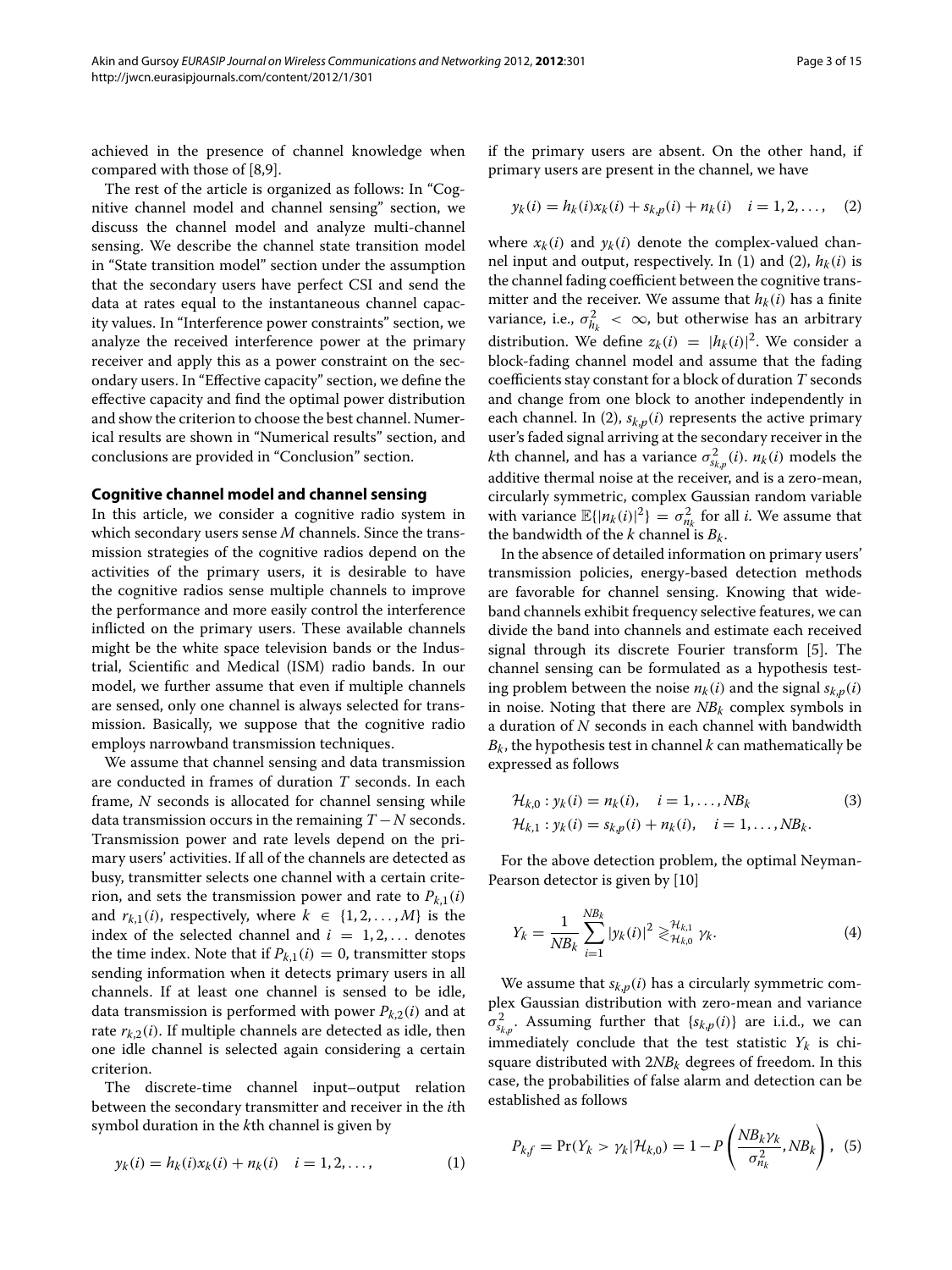$$
P_{k,d} = \Pr(Y_k > \gamma_k | \mathcal{H}_{k,1}) = 1 - P\left(\frac{N B_k \gamma_k}{\sigma_{n_k}^2 + \sigma_{s_{k,p}}^2}, N B_k\right),\tag{6}
$$

where  $P(x, a)$  denotes the regularized lower gamma function and is defined as  $P(x, a) = \frac{\gamma(x, a)}{\Gamma(a)}$  where  $\gamma(x, a)$  is the lower incomplete gamma function and  $\Gamma(a)$  is the Gamma function. In Figure [1,](#page-3-1) the probability of detection,  $P_d$ , and the probability of false alarm,  $P_f$ , are plotted as a function of the energy detection threshold, *γ* , for different values of channel detection duration. Note that the bandwidth is  $B = 10$  kHz and the block duration is  $T = 0.1$  s. We can see that when the detection threshold is low, *Pd* and  $P_f$  tend to be 1, which means that the secondary user, always assuming the existence of an active primary user, transmits with power  $P_1(i)$  and rate  $r_1(i)$ . On the other hand, when the detection threshold is high, *Pd* and *Pf* are close to zero, which means that the secondary user, being unable to detect the activity of the primary users, always transmits with power  $P_2(i)$  and rate  $r_2(i)$ , possibly causing significant interference. The main purpose is to keep *Pd* as close to 1 as possible and *Pf* as close to 0 as possible. Therefore, we have to keep the detection threshold in a reasonable interval. Note that the duration of detection is also important since increasing the number of channel samples used for sensing improves the quality of channel detection.

In the hypothesis testing problem in [\(3\)](#page-2-3), another approach is to consider  $Y_k$  as Gaussian distributed, which is accurate if  $NB_k$  is large [\[4\]](#page-14-3). In this case, the detection

and false alarm probabilities can be expressed in terms of Gaussian *Q*-functions. We would like to note the rest of the analysis in the article does not depend on the specific expressions of the false alarm and detection probabilities. However, numerical results are obtained using [\(5\)](#page-2-4) and [\(6\)](#page-2-5).

## <span id="page-3-0"></span>**State transition model**

In this article, we assume that both the secondary receiver and transmitter have perfect channel side information, and hence perfectly know the realizations of the fading coefficients  $\{h_k(i)\}$ . We further assume that the wideband channel is divided into channels, each with bandwidth that is equal to the coherence bandwidth  $B_c$ . Therefore, we henceforth have  $B_k = B_c$ . With this assumption, we can suppose that independent flat fading is experienced in each channel. In order to further simplify the setting, we consider a symmetric model in which fading coefficients are identically distributed in different channels. Moreover, we assume that the background noise and primary users' signals are also identically distributed in different channels and hence their variances  $\sigma_n^2$  and  $\sigma_{s_p}^2$  do not depend on *k*, and the prior probabilities of each channel being occupied by the primary users are the same and equal to *ρ*. In channel sensing, the same energy threshold, *γ* , is applied in each channel. Finally, in this symmetric model, the transmission power and rate policies when the channels are idle or busy are the same for each channel. Due to the consideration of a symmetric model, we in the subsequent analysis drop the subscript *k* in the expressions for the sake of brevity.

<span id="page-3-1"></span>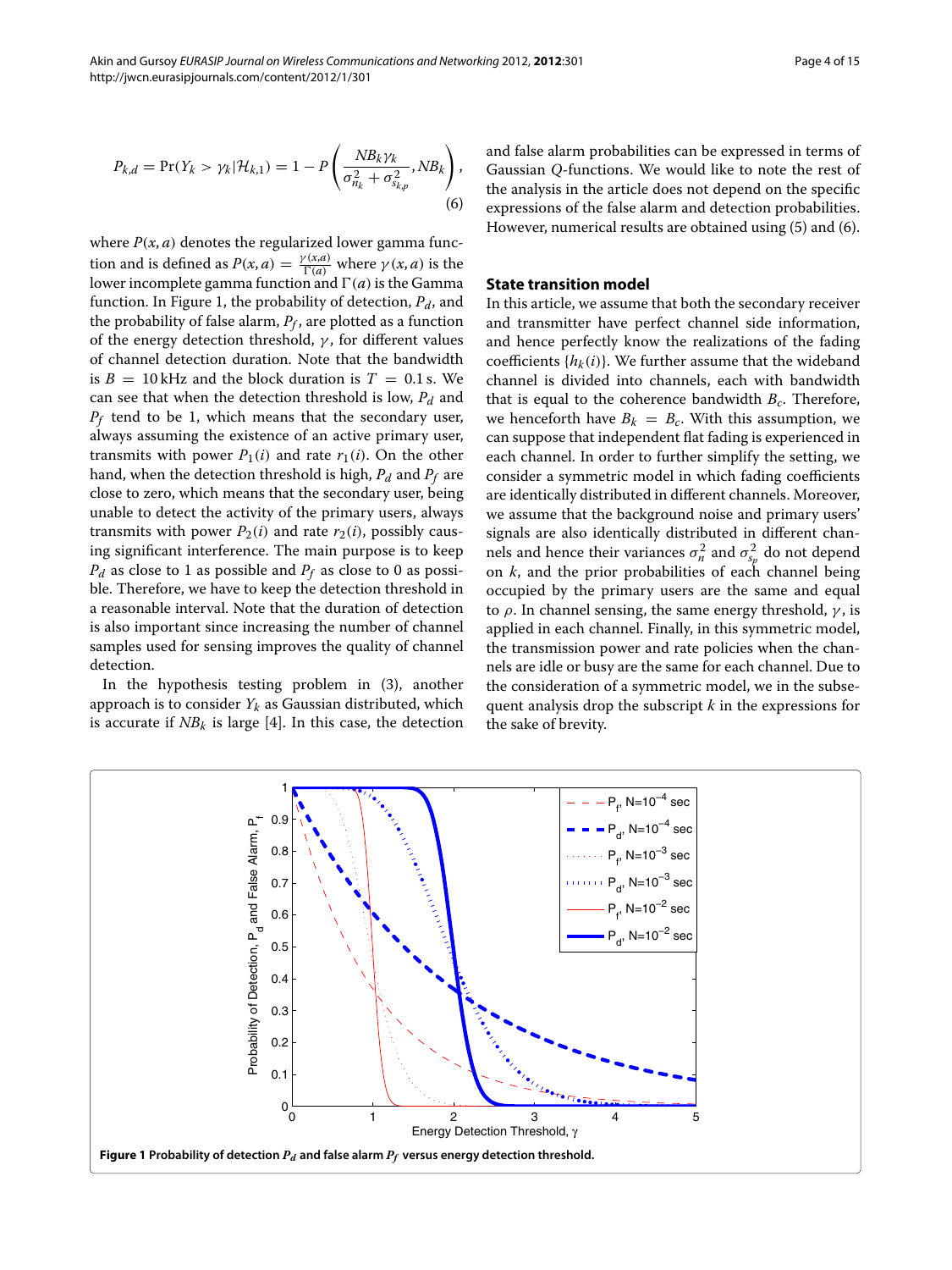First, note that we have the following four possible scenarios considering the correct detections and errors in channel sensing:

*Scenario 1:* All channels are detected as busy, and channel used for transmission is actually busy.

*Scenario 2:* All channels are detected as busy, and channel used for transmission is actually idle.

*Scenario 3:* At least one channel is detected as idle, and channel used for transmission is actually busy.

*Scenario 4:* At least one channel is detected as idle, and channel used for transmission is actually idle.

In each scenario, we have one state, namely either ON or OFF, depending on whether or not the instantaneous transmission rate exceeds the instantaneous channel capacity. Considering the interference  $s_n(i)$  caused by the primary users as additional Gaussian noise, we can express the instantaneous channel capacities in the above four scenarios as follows:

*Scenario 1:*  $C_1(i) = B_c \log_2(1 + SNR_1(i)).$ *Scenario 2:*  $C_2(i) = B_c \log_2(1 + SNR_2(i)).$ *Scenario 3:*  $C_3(i) = B_c \log_2(1 + \text{SNR}_3(i)).$ *Scenario 4:*  $C_4(i) = B_c \log_2(1 + \text{SNR}_4(i)).$ 

Above, we have defined

$$
SNR_1(i) = \frac{P_1(i)z(i)}{B_c(\sigma_n^2 + \sigma_{s_p}^2)}, \text{SNR}_2(i) = \frac{P_1(i)z(i)}{B_c\sigma_n^2},
$$

$$
SNR_3(i) = \frac{P_2(i)z(i)}{B_c(\sigma_n^2 + \sigma_{s_p}^2)}, \text{SNR}_4(i) = \frac{P_2(i)z(i)}{B_c\sigma_n^2}.
$$
 (7)

<span id="page-4-2"></span><span id="page-4-1"></span>

Note that  $z(i) = |h(i)|^2$  denotes the fading power. In scenarios 1 and 2, the secondary transmitter detects all channels as busy and transmits the information at rate

$$
r_1(i) = B_c \log_2 (1 + SNR_1(i)).
$$
 (8)

On the other hand, in scenarios 3 and 4, at least one channel is sensed as idle and the transmission rate is

$$
r_2(i) = B_c \log_2 (1 + SNR_4(i)),
$$
\n(9)

since the transmitter, assuming the channel as idle, sets the power level to  $P_2(i)$  and expects that no interference from the primary transmissions will be experienced at the secondary receiver (as seen by the absence of  $\sigma_{\!sp}^2$  in the denominator of SNR4).

In scenarios 1 and 2, transmission rate is less than or equal to the instantaneous channel capacity. Hence, reliable transmission at rate  $r_1(i)$  is attained and channel is in the ON state. Similarly, the channel is in the ON state in scenario 4 in which the transmission rate is  $r_2(i)$ . On the other hand, in scenario 3, transmission rate exceeds the instantaneous channel capacity (i.e.,  $r_2(i) > C_3(i)$ ) due to miss-detection. In this case, reliable communication cannot be established, and the channel is assumed to be in the OFF state. Note that the effective transmission rate in this state is zero, and therefore information needs to be retransmitted. We assume that this is accomplished through a simple ARQ mechanism.

For this cognitive transmission model, we initially construct a state transition model. While the ensuing discussion describes this model, Figure [2](#page-4-0) provides a depiction. As seen in Figure [2,](#page-4-0) there are  $(M + 1)$  ON states and 1 OFF state. The single OFF state is the one experienced in scenario 3. The first ON state, which is the top leftmost state in Figure [2,](#page-4-0) is a combined version of the ON states in

<span id="page-4-0"></span>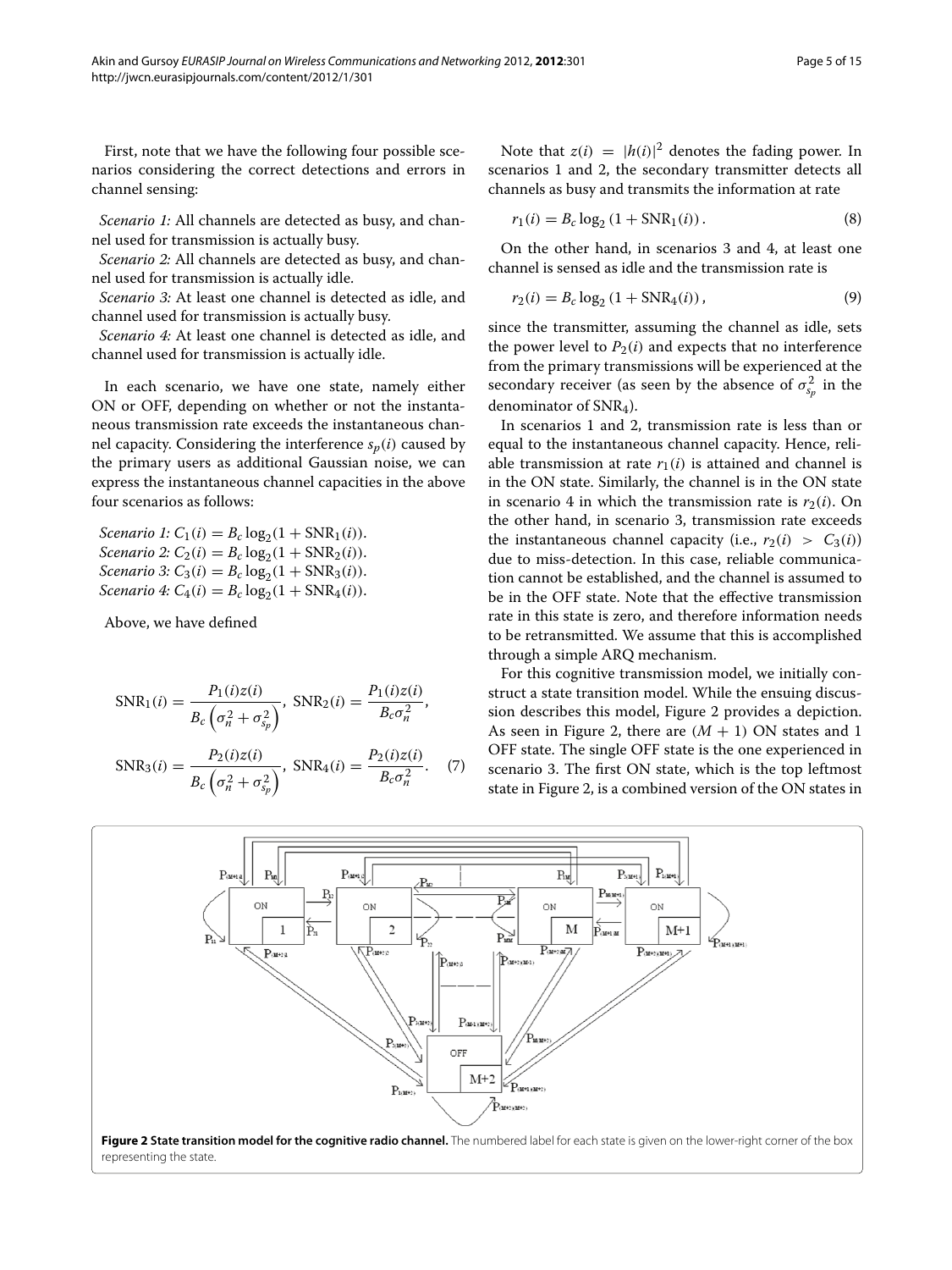scenarios 1 and 2 in both of which the transmission rate is  $r_1(i)$  and the transmission power is  $P_1(i)$ . Note that all the channels are detected as busy in this first ON state. The remaining ON states labeled 2 through *(M*+1*)* can be seen as the expansion of the ON state in scenario 4 in which at least one channel is detected as idle and the channel chosen for transmission is actually idle. More specifically, the *k*th ON state for  $k = 2, 3, \ldots, (M + 1)$  is the ON state in which *(k*−1*)* channels are detected as idle and the channel chosen for transmission is idle. Note that the transmission rate is  $r_2(i)$  and the transmission power is  $P_2(i)$  in all ON states labeled 2 through  $(M + 1)$ .

Next, we characterize the state transition probabilities. State transitions occur every *T* seconds. We can easily see that the probability of staying in the first ON state, in which all channels are detected as busy, is expressed as follows:

<span id="page-5-1"></span>
$$
p_{11} = \alpha^M \tag{10}
$$

where  $\alpha = \rho P_d + (1 - \rho) P_f$  is the probability that channel is detected as busy, and  $P_d$  and  $P_f$  are the probabilities of detection and false alarm, respectively, as defined in [\(6\)](#page-2-5). Recall that *ρ* denotes the probability that a channel is busy (i.e., there are active primary users in the channel). It is important to note that the transition probability in [\(10\)](#page-5-1) is obtained under the assumptions that the primary user activity is independent among the channels and also from one block to another. Indeed, under the assumption of independence over the blocks, the state transition probabilities do not depend on the originating state<sup>a</sup> and hence we have

$$
p_{11} = p_{21} = \dots = p_{(M+1)1} = p_{(M+2)1} = \alpha^M \triangleq p_1
$$
\n(11)

where we have defined  $p_1 = p_{i1}$  for all  $i = 1, 2, \ldots, M + 2$ . Similarly, we can obtain for  $k = 2, 3, \ldots, M + 1$ ,

Now, we can easily observe that the transition probabilities for the OFF state are

$$
p_{1(M+2)} = p_{2(M+2)} = \dots = p_{(M+1)(M+2)} = p_{(M+2)(M+2)}
$$
  
=  $1 - \sum_{k=1}^{(M+1)} p_{1k}$  (16)  
=  $\sum_{k=1}^{M} \frac{M!}{(M-k)!k!} \alpha^{(M-k)} (1-\alpha)^{k-1} \rho (1-P_d)$   
 $\stackrel{\triangle}{=} p_{(M+2)}$ . (17)

Then, we can easily see that the  $(M + 2) \times (M + 2)$  state transition probability matrix can be expressed as

<span id="page-5-4"></span>
$$
R = \begin{bmatrix} p_{1,1} & \cdots & p_{1,(M+2)} \\ \vdots & \vdots & \vdots \\ p_{(M+2),1} & \cdots & p_{(M+2),(M+2)} \end{bmatrix}
$$

$$
= \begin{bmatrix} p_1 & \cdots & p_{(M+2)} \\ \vdots & \vdots & \vdots \\ p_1 & \cdots & p_{(M+2)} \end{bmatrix}
$$

Note that *R* has a rank of 1. Note also that in each frame duration of *T* seconds,  $r_1(k)(T - N)$  bits are transmitted and received in state 1, and  $r_2(k)(T - N)$  bits are transmitted and received in states 2 through  $(M + 1)$ , while the transmitted number of bits is assumed to be zero in state  $(M + 2)$ .

#### <span id="page-5-0"></span>**Interference power constraints**

In this section, we consider interference power constraints to limit the transmission powers of the secondary users and provide protection to primary users. In particular, we assume that the transmission power of the secondary users is constrained in such a way that the average interference power on the primary receiver is limited.

<span id="page-5-3"></span>Note that interference to the primary users is caused in scenarios 1 and 3. In scenario 1, the channel is busy, and the secondary user, detecting the channel as busy,

<span id="page-5-2"></span>
$$
p_{1k} = p_{2k} = \dots = p_{(M+1)k} = p_{(M+2)k} = P \begin{pmatrix} (k-1) \text{ out of } M \\ \text{channels are detected as idle} \end{pmatrix}
$$
 and the channel chosen for transmission is actually idle

$$
= \underbrace{\binom{M}{k-1} \alpha^{(M-k+1)} (1-\alpha)^{k-1}}_{\text{probability that } (k-1) \text{ out of } M \text{ channels}} \times \underbrace{\frac{(1-\rho)(1-P_f)}{1-\alpha}}_{\text{probability that the channel chosen for}}
$$
(13)

 probability that *(k* − 1*)* out of *M* channels are detected as idle

transmission is actually idle given that it is detected as idle

$$
= \frac{M!}{(M-k+1)!(k-1)!} \alpha^{(M-k+1)} (1-\alpha)^{k-2} (1-\rho) (1-P_f)
$$
\n
$$
\triangleq p_k
$$
\n(15)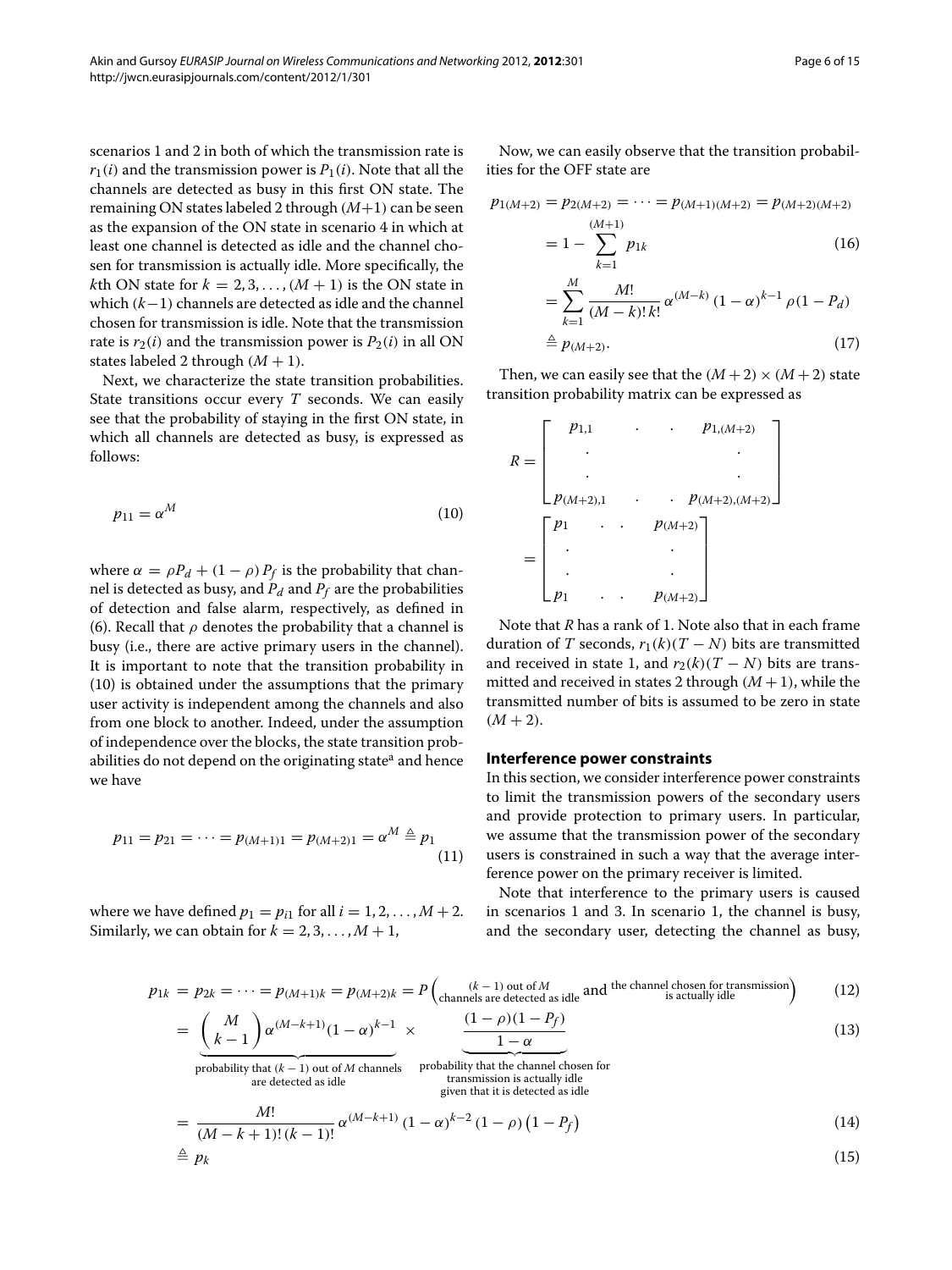transmits at power level  $P_1$ . Consequently, the instantaneous interference power experienced by the primary user is  $P_1z_{sp}$  where  $z_{sp} = |h_{sp}(i)|^2$  is the magnitude-square of the fading coefficient of the channel between the secondary transmitter and the primary user. Note also that the probability of being in scenario 1 (i.e., the probability of detecting all channels busy and having the chosen transmission channel as actually busy) is  $\alpha^{(M-1)}\rho P_d$ , as can easily be seen through an analysis similar to that in [\(13\)](#page-5-2).

In scenario 3, the secondary user, detecting the channel as idle, transmits at power  $P_2$  although the channel is actually is busy. In this case, the instantaneous interference power is *P*2*zsp*. Since we consider power adaption, transmission power levels  $P_1$  and  $P_2$  in general vary with *zsp* and also with *z*, which is the power of the fading coefficient between the secondary transmitter and secondary receiver in the chosen transmission channel. Hence, in both scenarios, the instantaneous interference power levels depend on both *zsp* and *z* whose distributions depend on the criterion with which the transmission channel is chosen and the number of available channels from which the selection is performed. For this reason, it is necessary in scenario 3 to separately consider the individual cases with different number of idle-detected channels. We have *M* such cases. For instance, in the *k*th case for  $k =$ 1, 2, *...* , *M*, we have *k* channels detected as idle and the channel chosen out of these *k* channels is actually busy. The probability of the *k*th case can easily be found to be  $\frac{M!}{(M-k)!k!} \alpha^{(M-k)} (1-\alpha)^{k-1} \rho (1-P_d)$ .

Following the above discussion, we can now express the average interference constraints as follows:

$$
\frac{\alpha^{(M-1)} \rho P_d}{\text{probability of average interference}}
$$
\n
$$
+ \sum_{k=1}^{M} \frac{M!}{(M-k)!k!} \alpha^{M-k} (1-\alpha)^{k-1} \rho (1-P_d)
$$
\n
$$
\times \underbrace{E_k \{P_2 z_{sp}\}}_{\text{probability of the } k \text{th case of scenario 3}}
$$
\n
$$
\times \underbrace{E_k \{P_2 z_{sp}\}}_{\text{average interference}}
$$
\n
$$
\text{in the } k \text{th case of scenario 3}
$$
\n(18)

Note from above that *I*avg is the constraint on the interference averaged over the distributions of *z* and *zsp* (through the expectations), and also averaged over the probabilities of different scenarios and cases. It is important to note that the term  $E_k\left\{P_2 z_{sp}\right\}$ , as discussed above, depends in general on the number of idle-detected channels, *k*. This dependence is indicated through the subscript *k*.

In a system with more strict requirements on the interference, the following individual interference constraints can be imposed

$$
E\left\{P_1 z_{sp}\right\} \le I_0 \quad \text{and}
$$
  

$$
E_k\left\{P_2 z_{sp}\right\} \le I_k \quad \text{for} \quad k = 1, 2, ..., M. \tag{19}
$$

If, for instance,  $I_0 = I_1 = I_2 = \cdots = I_M$ , then interference averaged over fading is limited by the same constraint regardless of which scenario is being realized.

In the subsequent parts of the article, we assume that an average interference power constraint in the form given in [\(18\)](#page-6-1) is imposed.

#### <span id="page-6-0"></span>**Effective capacity**

In this section, we identify the maximum throughput that the cognitive radio channel with the aforementioned state-transition model can sustain under interference power constraints and statistical QoS limitations imposed in the form of buffer or delay violation probabilities.<sup>b</sup> Wu and Negi [\[11\]](#page-14-10) defined the effective capacity as the maximum constant arrival rate that can be supported by a given channel service process while also satisfying a statistical QoS requirement specified by the QoS exponent *θ*. If we define *Q* as the stationary queue length, then *θ* is defined as the decay rate of the tail distribution of the queue length *Q*:

$$
\lim_{q \to \infty} \frac{\log \Pr(Q \ge q)}{q} = -\theta. \tag{20}
$$

<span id="page-6-1"></span>Hence, we have the following approximation for the buffer violation probability for large  $q_{\text{max}}$ : Pr( $Q \geq q_{\text{max}}$ )  $\approx$  $e^{-\theta q_{\text{max}}}$ . Therefore, larger  $\theta$  corresponds to more strict QoS constraints, while the smaller *θ* implies looser constraints. In certain settings, constraints on the queue length can be linked to limitations on the delay and hence delay-QoS constraints. It is shown in [\[12\]](#page-14-11) that  $Pr{D \geq}$  $d_{\text{max}}$ )  $\leq c \sqrt{\Pr\{Q \geq q_{\text{max}}\}}$  for constant arrival rates, where *D* denotes the steady-state delay experienced in the buffer. In the above formulation, *c* is a positive constant,  $q_{\text{max}} =$  $ad<sub>max</sub>$  and  $a$  is the source arrival rate. Therefore, effective capacity provides the maximum arrival rate when the system is subject to statistical queue length or delay constraints in the forms of  $Pr(Q \ge q_{max}) \le e^{-\theta q_{max}}$  or  $Pr{D \ge d_{\text{max}}} \le ce^{-\theta a \, d_{\text{max}}/2}$ , respectively. Since the average arrival rate is equal to the average departure rate when the queue is in steady state [\[13\]](#page-14-12), effective capacity can also be seen as the maximum throughput in the presence of such constraints.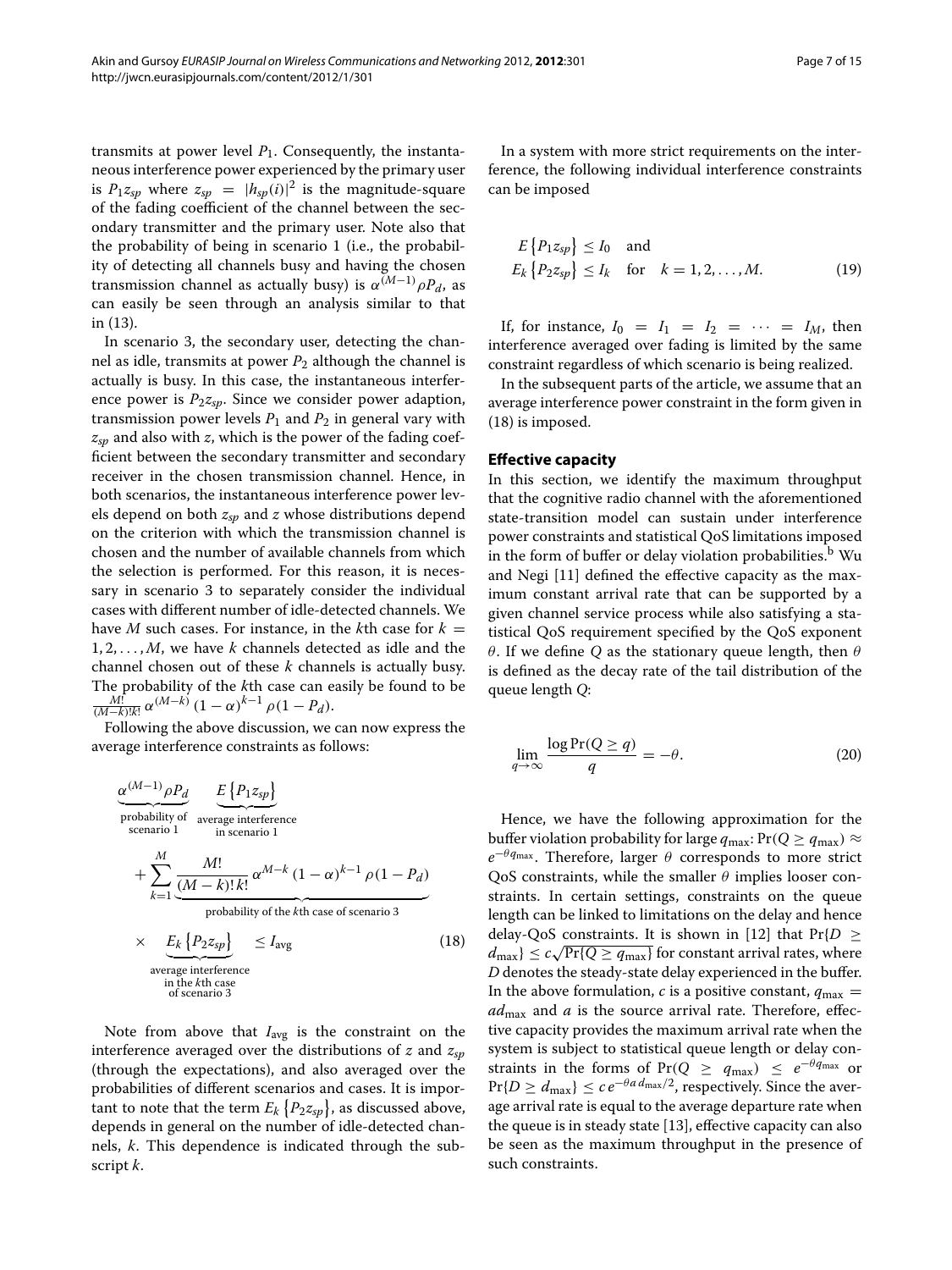The effective capacity for a given QoS exponent *θ* is given by

<span id="page-7-4"></span>
$$
-\lim_{t \to \infty} \frac{1}{\theta t} \log_e E\{e^{-\theta S(t)}\} = -\frac{\Lambda(-\theta)}{\theta}
$$
 (21)

where  $S(t) = \sum_{k=1}^{t} r(k)$  is the time-accumulated service process, and  $\{r(k), k = 1, 2, ...\}$  is defined as the discretetime, stationary, and ergodic stochastic service process. Note that  $\Lambda(\theta)$  is the asymptotic log-moment generating function of  $S(t)$ , and is given by

$$
\Lambda(\theta) = \lim_{t \to \infty} \frac{1}{t} \log E \left[ e^{\theta S(t)} \right].
$$
 (22)

The service rate according to the model described in ["State transition model"](#page-3-0) section is  $r(k) = r_1(k)(T - N)$  if the cognitive system is in state 1 at time *k*. Similarly, the service rate is  $r(k) = r_2(k)(T - N)$  in the states between 2 and  $(M+1)$ . In the OFF state, instantaneous transmission rate exceeds the instantaneous channel capacity and reliable communication cannot be achieved. Therefore, the service rate in this state is effectively zero.

In the next result, we provide the effective capacity for the cognitive radio channel and state transition model described in the previous section. This result is obtained by directly making use of the characterization in ([\[14\]](#page-14-13),Chap. 7, Example 7.2.7), where effective bandwidth of Markov modulated processes is formulated.

<span id="page-7-1"></span>**Theorem 1.** *For the cognitive radio channel with the state transition model given in ["State transition model"](#page-3-0) section, the normalized effective capacity (in bits/s/Hz) under the average interference power constraint [\(18\)](#page-6-1) is given by*

$$
R_E(SNR, \theta) = -\frac{1}{\theta T B_c} \max_{\substack{\alpha^{(M-1)} \rho P_d E \{P_1 z_{sp}\} \\ + \sum_{k=1}^M \alpha^{M-k} (1-\alpha)^{k-1} \rho (1-P_d) \frac{M!}{(M-k)!k!} E_k \{P_2 z_{sp}\} \\ \leq I_{\text{avg}}} \log_e \left( p_1 E \left\{ e^{-(T-N)\theta r_1} \right\} + \sum_{k=1}^M p_{k+1} E_k \left\{ e^{-(T-N)\theta r_2} \right\} + p_{(M+2)} \right). \tag{23}
$$

*Above,*  $p_k$  *for*  $k = 1, 2, ..., M + 2$  *denote the state transition probabilities defined in [\(11\)](#page-5-3), [\(15\)](#page-5-2), and [\(17\)](#page-5-4). Note also that the maximization is with respect to the power adaptation policies*  $P_1$  *and*  $P_2$ *.* 

*Remark:* In the effective capacity expression [\(23\)](#page-7-0), the expectation  $E\left\{P_1z_{sp}\right\}$  in the constraint and  $E\left\{e^{-(T-N)\theta r_1}\right\}$  are with respect to the joint distribution of  $(z, z_{sp})$  of the channel selected for transmission when all channels are detected busy. The expectations  $E_k\left\{P_2z_{sp}\right\}$ and  $E_k$   $\{e^{-(T-N)\theta r_2}\}$  are with respect to the joint distribution of  $(z, z_{sp})$  of the channel selected for transmission when *k* channels are detected as idle.

*Proof of Theorem [1:](#page-7-1)* In ([\[14\]](#page-14-13),Chap. 7, Example 7.2.7), it is shown for Markov modulated processes that

<span id="page-7-3"></span>
$$
\frac{\Lambda(\theta)}{\theta} = \frac{1}{\theta} \log_e sp(\phi(\theta)R)
$$
\n(24)

where  $sp(\phi(\theta)R)$  is the spectral radius (i.e., the maximum of the absolute values of the eigenvalues) of the matrix  $\phi(\theta)R$ , *R* is the transition matrix of the underlying Markov process, and  $\phi(\theta) = \text{diag}(\phi_1(\theta), \dots, \phi_{(M+2)}(\theta))$ is a diagonal matrix whose components are the moment generating functions of the processes in given states. The rates supported by the cognitive radio channel with the state transition model described in the previous section can be seen as a Markov modulated process and hence the setup considered in [\[14\]](#page-14-13) can immediately be applied to our setting. Since the processes in the states are timevarying transmission rates, we can easily find that  $\phi(\theta)$  =  $\text{diag}\left\{ E\left\{ e^{(T-N)\theta r_1}\right\}, E_1\left\{ e^{(T-N)\theta r_2}\right\}, \ldots, E_M\left\{ e^{(T-N)\theta r_2}\right\}, 1 \right\}.$ Then, we have

$$
\phi(\theta)R = \begin{bmatrix} \phi_1(\theta)p_1 & \cdots & \phi_1(\theta)p_{(M+2)} \\ \cdot & \cdot & \cdot \\ \cdot & \cdot & \cdot \\ \phi_{(M+2)}(\theta)p_1 & \cdots & \phi_{(M+2)}(\theta)p_{(M+2)} \end{bmatrix}.
$$

Since  $\phi(\theta)R$  is a matrix with unit rank, we can readily find that

$$
sp(\phi(\theta)R) = \text{trace}(\phi(\theta)R) = \phi_1(\theta)p_1 + \phi_2(\theta)p_2 + \cdots
$$
  
+  $\phi_{(M+1)}(\theta)p_{(M+1)} + \phi_{(M+2)}(\theta)p_{(M+2)}$  (25)  
=  $p_1 E \{ e^{(T-N)\theta r_1} \} + p_2 E_1 \{ e^{(T-N)\theta r_2} \}$   
+  $\cdots + p_{(M+1)} E_M \{ e^{(T-N)\theta r_2} \} + p_{(M+2)}.$  (26)

<span id="page-7-2"></span><span id="page-7-0"></span>Then, combining [\(26\)](#page-7-2) with [\(24\)](#page-7-3) and [\(21\)](#page-7-4), normalizing the expression with  $TB<sub>c</sub>$  in order to have the effective capacity in the units of bits/s/Hz, and considering the maximization over power adaptation policies, we reach to the effective capacity formula given in [\(23\)](#page-7-0).

We note that one of the key steps in obtaining the effective capacity expression above is the observation that the matrix *R* is of unit rank, which is due to independent state transitions, and consequently  $\phi(\theta)R$  has only one nonzero eigenvalue. When the channel fading coefficients are assumed to be correlated, we will have a practically more appealing model. In such cases, state transition probabilities will depend on the originating states and the rank of the state-transition matrix *R* will increase. At the same time, the effective capacity will still be formulated in terms of  $sp(\phi(\theta)R)$ , the maximum of the absolute values of the eigenvalues of the matrix  $\phi(\theta)R$ .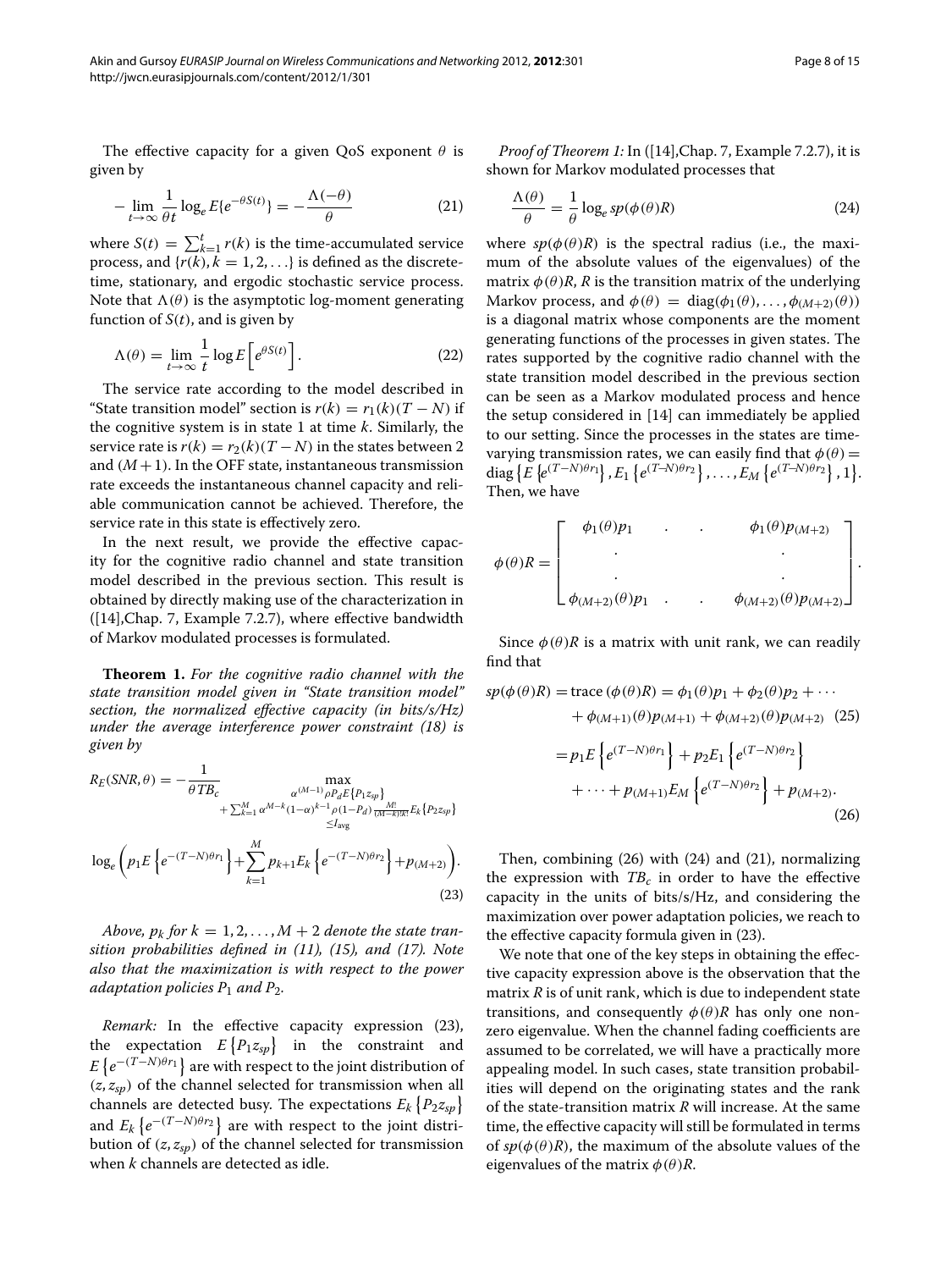We would like to also note that the effective capacity expression in [\(23\)](#page-7-0) is obtained for a given sensing duration *N*, detection threshold *γ* , and QoS exponent *θ*. In the next section, we investigate the impact of these parameters on the effective capacity through numerical analysis. Before the numerical analysis, we first identify below the optimal power adaptation policies that the secondary users should employ.

**Theorem 2.** *The optimal power adaptations for the secondary users under the constraint given in [\(18\)](#page-6-1) are*

$$
P_1 = \begin{cases} \frac{\mu_1}{z} \left[ \left( \frac{z}{z_{sp} \beta_1 \lambda} \right)^{\frac{1}{c+1}} - 1 \right], & \frac{z}{z_{sp}} \ge \beta_1 \lambda \\ 0, & \text{otherwise} \end{cases} \tag{27}
$$

*and*

<span id="page-8-4"></span>
$$
P_2 = \begin{cases} \frac{\mu_2}{z} \left[ \left( \frac{z}{z_{sp} \beta_2 \lambda} \right)^{\frac{1}{c+1}} - 1 \right], & \frac{z}{z_{sp}} \ge \beta_2 \lambda \\ 0, & \text{otherwise} \end{cases} \tag{28}
$$

*where*  $\mu_1 = B_c(\sigma_n^2 + \sigma_{s_p}^2)$ ,  $\mu_2 = \sigma_n^2 B_c$ ,  $c = B_c(T - \sigma_{s_p}^2)$  $N)\theta/\log_e 2$ ,  $\beta_1 = \frac{\mu_1 \rho P_d}{c\alpha}$  and  $\beta_2 = \frac{\rho(1-P_d)\mu_2}{c(1-\rho)(1-P_f)}$ .  $\lambda$  is *a parameter whose value can be found numerically by satisfying the constraint [\(18\)](#page-6-1) with equality.*

*Proof.* Since logarithm is a monotonic function, the optimal power adaptation policies can also be obtained from the following minimization problem:

$$
\min_{\alpha^{(M-1)} \rho_{d} E\{P_{1} z_{sp}\}} \n+ \sum_{k=1}^{M} \alpha^{M-k} (1-\alpha)^{k-1} \rho (1-P_{d}) \frac{M!}{(M-k)!k!} E_{k} \{P_{2} z_{sp}\}\n\leq I_{avg}\n\tag{29}
$$
\n
$$
p_{1} E\left\{e^{-(T-N)\theta r_{1}}\right\} + \sum_{k=1}^{M} p_{k+1} E_{k} \left\{e^{-(T-N)\theta r_{2}}\right\}
$$

It is clear that the objective function in [\(29\)](#page-8-0) is strictly convex and the constraint function in [\(18\)](#page-6-1) is linear with respect to  $P_1$  and  $P_2$ .<sup>c</sup> Then, forming the Lagrangian function and setting the derivatives of the Lagrangian with respect to  $P_1$  and  $P_2$  equal to zero, we obtain

$$
\left[\frac{\lambda \rho P_d z_{sp}}{\alpha} - \frac{cz}{\mu_1} \left(1 + \frac{z P_1}{\mu_1}\right)^{-c-1}\right] \alpha^M f(z, z_{sp}) = 0 \quad (30)
$$

$$
\left[\lambda \rho (1 - P_d) z_{sp} - \frac{c(1 - \rho)(1 - P_f)z}{\mu_2} \left(1 + \frac{z P_2}{\mu_2}\right)^{-c-1}\right]
$$

$$
\times \sum_{k=1}^M \alpha^{M-k} (1 - \alpha)^{k-1} \frac{M!}{(M-k)! \, k!} f_k(z, z_{sp}) = 0 \quad (31)
$$

where *λ* is the Lagrange multiplier. Above, *f(z*, *zsp)* denotes the joint distribution of *(z*, *zsp)* of the channel selected for transmission when all channels are detected busy. Hence, in this case, the transmission channel is chosen among *M* channels. Similarly,  $f_k(z, z_{sp})$  denotes the joint distribution when *k* channels are detected idle, and the transmission channel is selected out of these *k* channels. Defining  $\beta_1 = \frac{\mu_1 \rho P_d}{c\alpha}$  and  $\beta_2 = \frac{\rho (1 - P_d)\mu_2}{c(1 - \rho)(1 - P_f)}$ , and solving [\(30\)](#page-8-1) and [\(31\)](#page-8-2), we obtain the optimal power policies given in [\(27\)](#page-8-3) and [\(28\)](#page-8-4).

<span id="page-8-3"></span>Now, using the optimal transmission policies given in [\(27\)](#page-8-3) and [\(28\)](#page-8-4), we can express the effective capacity as follows

$$
R_E(\text{SNR}, \theta) = -\frac{1}{\theta T B_c} \log_e \left( p_1 E_{\beta_1 \lambda} \left\{ \left( \frac{z}{z_{sp} \beta_1 \lambda} \right)^{-\frac{c}{c+1}} \right\} + \sum_{k=1}^M p_{k+1} E_{k, \beta_2 \lambda} \left\{ \left( \frac{z}{z_{sp} \beta_2 \lambda} \right)^{-\frac{c}{c+1}} \right\} + p_{(M+2)} \right). \tag{32}
$$

<span id="page-8-5"></span>Above, the subscripts  $β_1λ$  and  $β_2λ$  in the expectations denote that the lower limits of the integrals are equal these values and not to zero. For instance,

$$
E_{\beta_1\lambda}\left\{\left(\frac{z}{z_{sp}\beta_1\lambda}\right)^{-\frac{c}{c+1}}\right\} = \int_{\beta_1\lambda}^{\infty} \left(\frac{x}{\beta_1\lambda}\right)^{-\frac{c}{c+1}} f_{\frac{z}{z_{sp}}}(x) dx.
$$
  
Until now we have not specified the criteria

Until now, we have not specified the criterion with which the transmission channel is selected from a set of available channels. In [\(32\)](#page-8-5), we can easily observe that the effective capacity depends only on the channel power ratio  $\frac{z}{z_{sp}}$ , and is increasing with increasing  $\frac{z}{z_{sp}}$  due to the fact that the terms  $\left(\frac{z}{z_{sp}\beta_1\lambda}\right)^{-\frac{c}{c+1}}$  and  $\left(\frac{z}{z_{sp}\beta_2\lambda}\right)^{-\frac{c}{c+1}}$  are monotonically decreasing functions of  $\frac{z}{z_{sp}}$ . Therefore, the criterion for choosing the transmission band among multiple busy bands unless there is no idle band detected, or among multiple idle bands if there are idle bands detected should be based on this ratio of the channel gains. Clearly, the strategy that maximizes the effective capacity is to choose the channel (or equivalently the frequency band) with the highest ratio of  $\frac{z}{z_{sp}}$ . This is also intuitively appealing as we want to maximize *z* to improve the secondary transmission and at the same time minimize *zsp* to diminish the interference caused to the primary users. Maximizing  $\frac{z}{z_{sp}}$ provides us the right balance in the channel selection.

<span id="page-8-0"></span>We define  $x = \max_{i \in \{1, 2, ..., M\}} \frac{z_i}{z_{sp,i}}$  where  $\frac{z_i}{z_{sp,i}}$  is the ratio of the gains in the *i*th channel. Assuming that these ratios are independent and identically distributed in different channels, we can express the pdf of *x* as

<span id="page-8-6"></span><span id="page-8-1"></span>
$$
f_x(x) = M f_{\frac{z}{z_{sp}}}(x) \left[ F_{\frac{z}{z_{sp}}}(x) \right]^{(M-1)}, \tag{33}
$$

<span id="page-8-2"></span>where  $f_{z_{sp}}^{\underline{z}}$  and  $F_{\overline{z_{sp}}}$  are the pdf and cumulative distribution function (cdf<sup>'</sup>), respectively, of  $\frac{z}{z_{sp}}$ , the gain ratio in one channel. Now, the expectation  $E_{\beta_1\lambda} \left\{ \left( \frac{z}{z_{sp}\beta_1\lambda} \right)^{-\frac{c}{c+1}} \right\},$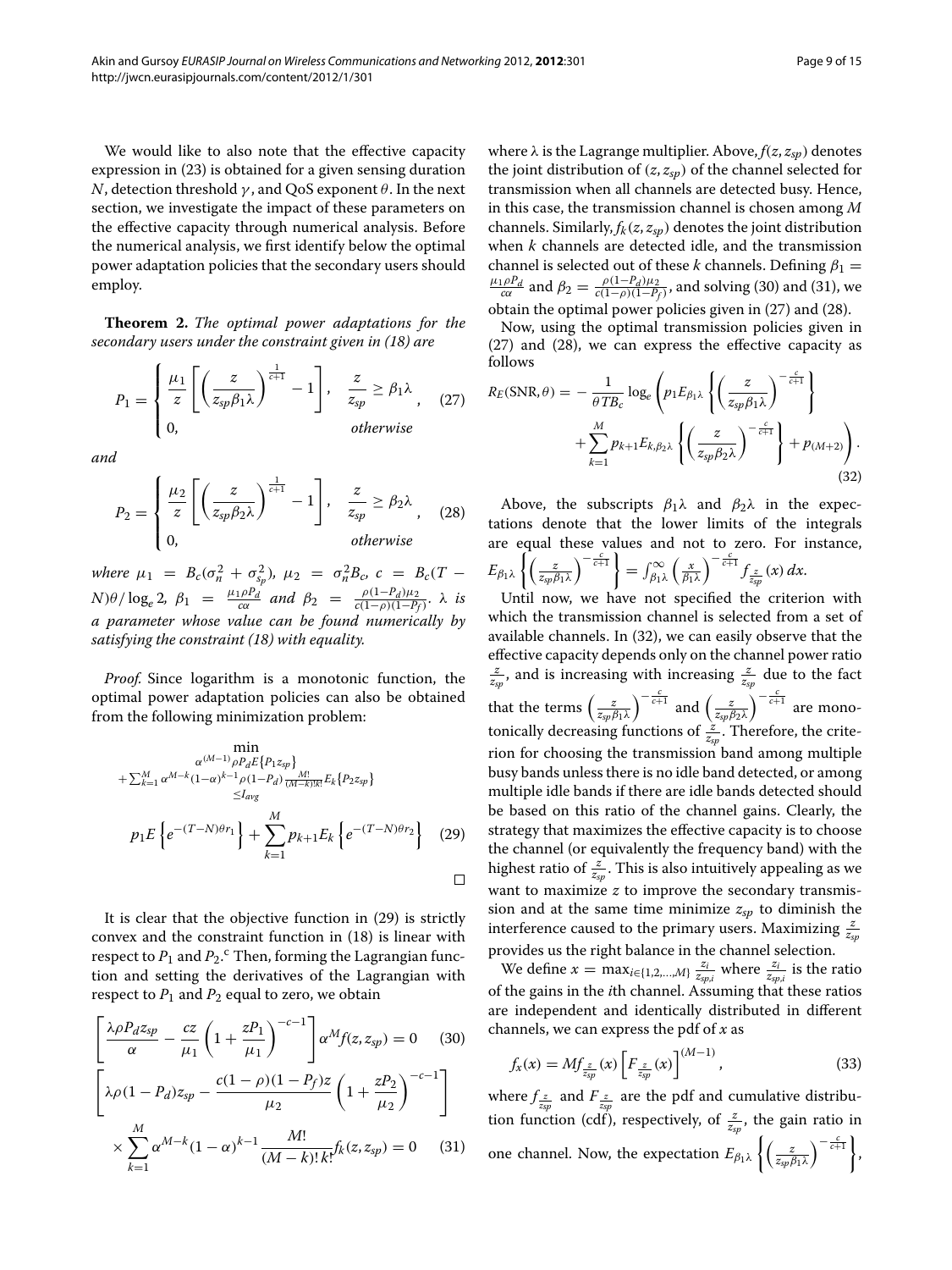which arises under the assumption that all channels are detected busy and the transmission channel is selected among these *M* channels, can be evaluated with respect to the distribution in [\(33\)](#page-8-6).

Similarly, we define  $x_k$  = max<sub>*i*∈{1,2,...,*k*}  $\frac{z_i}{z_{sp,i}}$  for  $k$  =</sub>  $1, \ldots, M$ . The pdf of  $x_k$  can be expressed as follows

$$
f_{x_k}(x) = k f_{\frac{z}{z_{sp}}}(x) \left[ F_{\frac{z}{z_{sp}}}(x) \right]^{k-1} \quad k = 1, 2, ..., M. \quad (34)
$$

The expectation  $E_{k,\beta_2\lambda} \left\{ \left( \frac{z}{z_{sp}\beta_2\lambda} \right)^{-\frac{c}{c+1}} \right\}$  can be evaluated using the distribution in  $(34)$ . Finally, after some calculations, we can write the effective capacity in integral form

as  
\n
$$
R_E \text{(SNR, } \theta) = -\frac{1}{\theta T B_c} \log_e \left\{ M \alpha^M \int_{\beta_1 \lambda}^{\infty} f_{\frac{z}{z_{sp}}} (x) \left[ F_{\frac{z}{z_{sp}}} (x) \right]^{(M-1)} \times \left[ \frac{\beta_1 \lambda}{x} \right]^{\frac{c}{c+1}} dx (1 - \rho)(1 - P_f) M \times \int_{\beta_2 \lambda}^{\infty} f_{\frac{z}{z_{sp}}} (x) \left[ \alpha + (1 - \alpha) F_{\frac{z}{z_{sp}}} (x) \right]^{(M-1)} \times \left[ \frac{\beta_2 \lambda}{x} \right]^{\frac{c}{c+1}} dx + p_{(M+2)} \right\}.
$$
\n(35)

<span id="page-9-0"></span>**Numerical results**

*x*

In this section, we present numerical results for the effective capacity as a function of the channel sensing reliability (i.e., detection and false alarm probabilities) and the average interference constraints. Throughout the numerical results, we assume that QoS parameter is  $\theta = 0.1$ , block duration is  $T = 1$  s, channel sensing duration is  $N = 0.1$  s, and the prior probability of each channel being busy is  $\rho = 0.1$ .

Before the numerical analysis, we first provide expressions for the probabilities of operating in each one of the four scenarios described in ["State transition model"](#page-3-0) section. These probabilities are also important metrics in analyzing the performance. We have

In Figure [3,](#page-10-0) we plot these probabilities as a function of the detection probability  $P_d$  for two cases in which the number of channels is  $M = 1$  and  $M = 10$ , respectively. As expected, we observe that  $P_{S_1}$  and  $P_{S_2}$  decrease with increasing *M*. We also see that  $P_{S_3}$  and  $P_{S_4}$  are assuming small values when  $P_d$  is very close to [1](#page-3-1). Note from Figure 1 that as  $P_d$  approaches 1, the false alarm probability  $P_f$ increases as well.

## <span id="page-9-1"></span>**Rayleigh fading**

The analysis in the preceding sections apply for arbitrary joint distributions of  $z$  and  $z_{sn}$  under the mild assumption that the they have finite means (i.e., fading has finite average power). In this section, we consider a Rayleigh fading scenario in which the power gains *z* and *zsp* are exponentially distributed. We assume that *z* and *zsp* are mutually independent and each has unit-mean. Then, the pdf and cdf of  $\frac{z}{z_{sp}}$  can be expressed as follows

$$
f_{\frac{z}{z_{sp}}}(x) = \frac{1}{(x+1)^2} \quad x \ge 0 \quad \text{and} \quad F_{\frac{z}{z_{sp}}}(x) = \frac{x}{x+1} \quad x \ge 0. \tag{37}
$$

<span id="page-9-2"></span>In Figure [4,](#page-10-1) we plot the effective capacity versus probability of detection, *Pd*, for different number of channels when the average interference power constraint normalized by the noise power is  $\bar{I}_{\text{avg}}(dB) = 10 \log_{10} \left( \frac{I_{\text{avg}}}{\sigma_{np}^2 B_c} \right)$  $\setminus$ = 0 dB, where  $\sigma_{n_p}^2$  is the noise variance at the primary user. We observe that with increasing  $P_d$ , the effective capacity is increasing due to the fact more reliable detection of the activity primary users leads to fewer miss-detections and hence the probability of scenario 3 or equivalently the probability of being in state  $(M + 2)$ , in which the transmission rate is effectively zero, diminishes. We also interestingly see that the highest effective capacity is attained when  $M = 1$ . Hence, secondary users seem to not benefit from the availability of multiple channels. This

P{secondary system is in scenario 1} = 
$$
P_{S_1} = \alpha^{(M-1)} \rho P_d
$$
,  
\nP{secondary system is in scenario 2} =  $P_{S_2} = \alpha^{(M-1)} (1 - \rho) P_f$ ,  
\nP{secondary system is in scenario 3} =  $P_{S_3} = \sum_{\substack{k=1 \ k \text{ odd}}}^{M} {M \choose k} \alpha^{M-k} (1 - \alpha)^k$   
\nprobability that at least one channel  
\nprobability that at least one channel  
\nis detected as idle  
\n
$$
= \frac{(1 - \alpha^M) \rho (1 - P_d)}{1 - \alpha},
$$
\n(36)

*P*{secondary system is in scenario  $4$ } = *P<sub>S<sub>4</sub>*</sub> =  $\frac{1}{2}$  $1 - \alpha$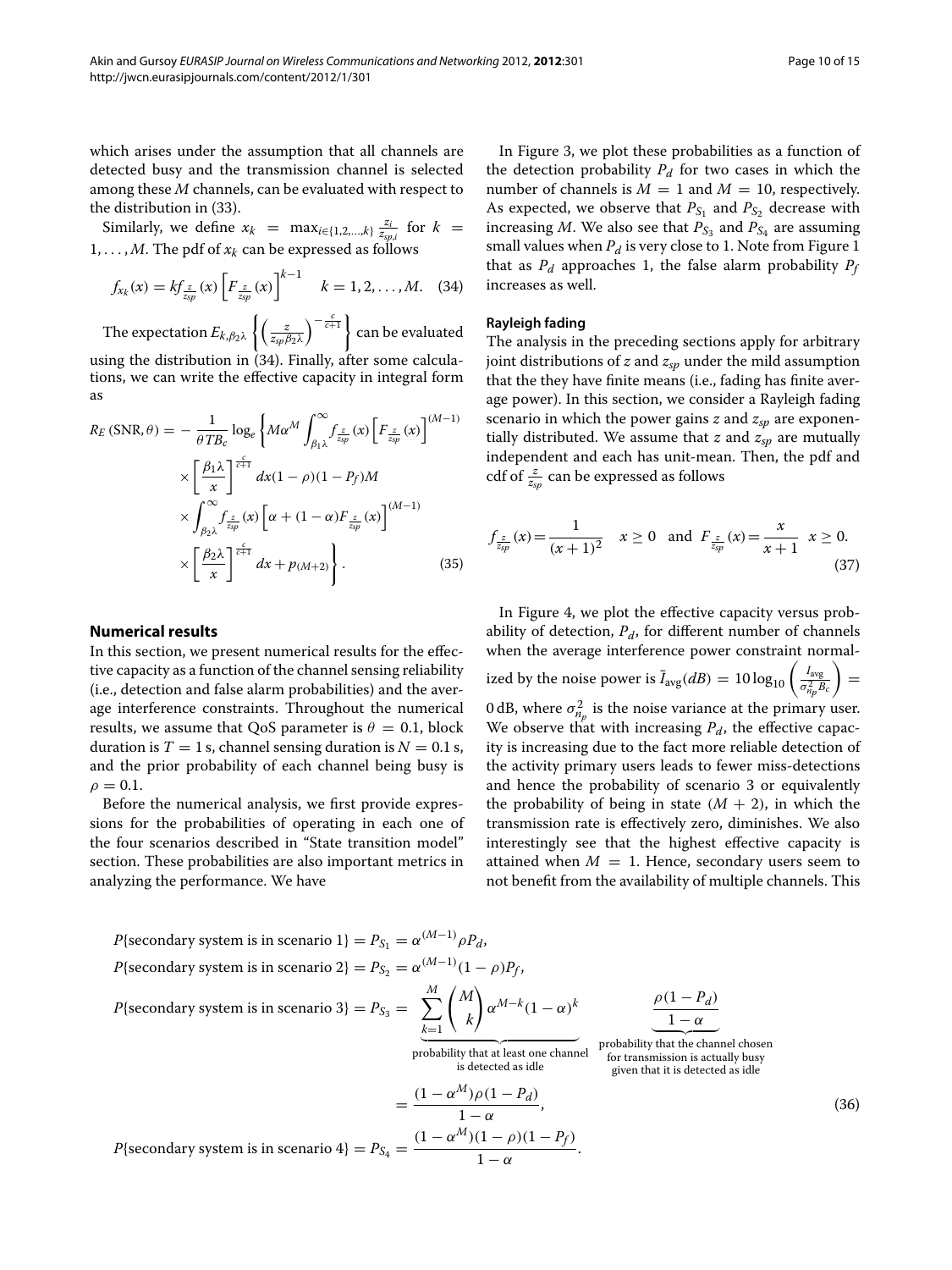is especially pronounced for high values of *Pd*. Although several factors and parameters are in play in determining the value of the effective capacity, one explanation for this observation is that the probabilities of scenarios 1 and 2, in which the secondary users transmit with power  $P_1$ , decrease with increasing  $M$ , while the probabilities of scenarios 3 and 4 increase as seen in [\(36\)](#page-9-2). Note

 $0^{L}_{0}$ 

0.1  $0.2$ 

 $0.$ 

 $0.4$ 

0.5

Proabability pf Scenarios

Proabability pf Scenarios

 $0.6$ 0.7 0.8

 $0.9$ 1

> that in scenario 3, no reliable communication is possible and transmission rate is effectively zero. In Figure [5,](#page-11-0) we display similar results when  $\bar{I}_{\text{avg}} = -10$  dB. Hence, secondary users operate under more stringent interference constraints. In this case, we note that  $M = 2$  gives the highest throughput while the performance with  $M = 1$  is strictly suboptimal.

<span id="page-10-1"></span>

0 0.2 0.4 0.6 0.8 1

Probability of Detection,  $P_d$ 

 $P_{\mathcal{S}_{1}}$  $M = 1$ 

 $P_{\mathcal{S}_{2}}^{+}$ 

 $\mathsf{P}_{\mathsf{S}_{\mathsf{3}}}$ , M = 1

 $P_{\mathcal{S}_{4}^+}$ , M = 1

 $P_{\mathcal{S}_{1}}$ 

 $P_{\mathcal{S}_2}$ 

 $P_{\mathcal{S}^{1}_{3}}$ 

 $P_{\mathcal{S}_4}$ 

 $= 1$ 

, M = 10

 $= 10$ 

 $M = 10$ 

 $10$ 

<span id="page-10-0"></span>**Figure 3** Probability of different scenarios versus probability of detection  $P_d$  for different number of channels  $M$ **.**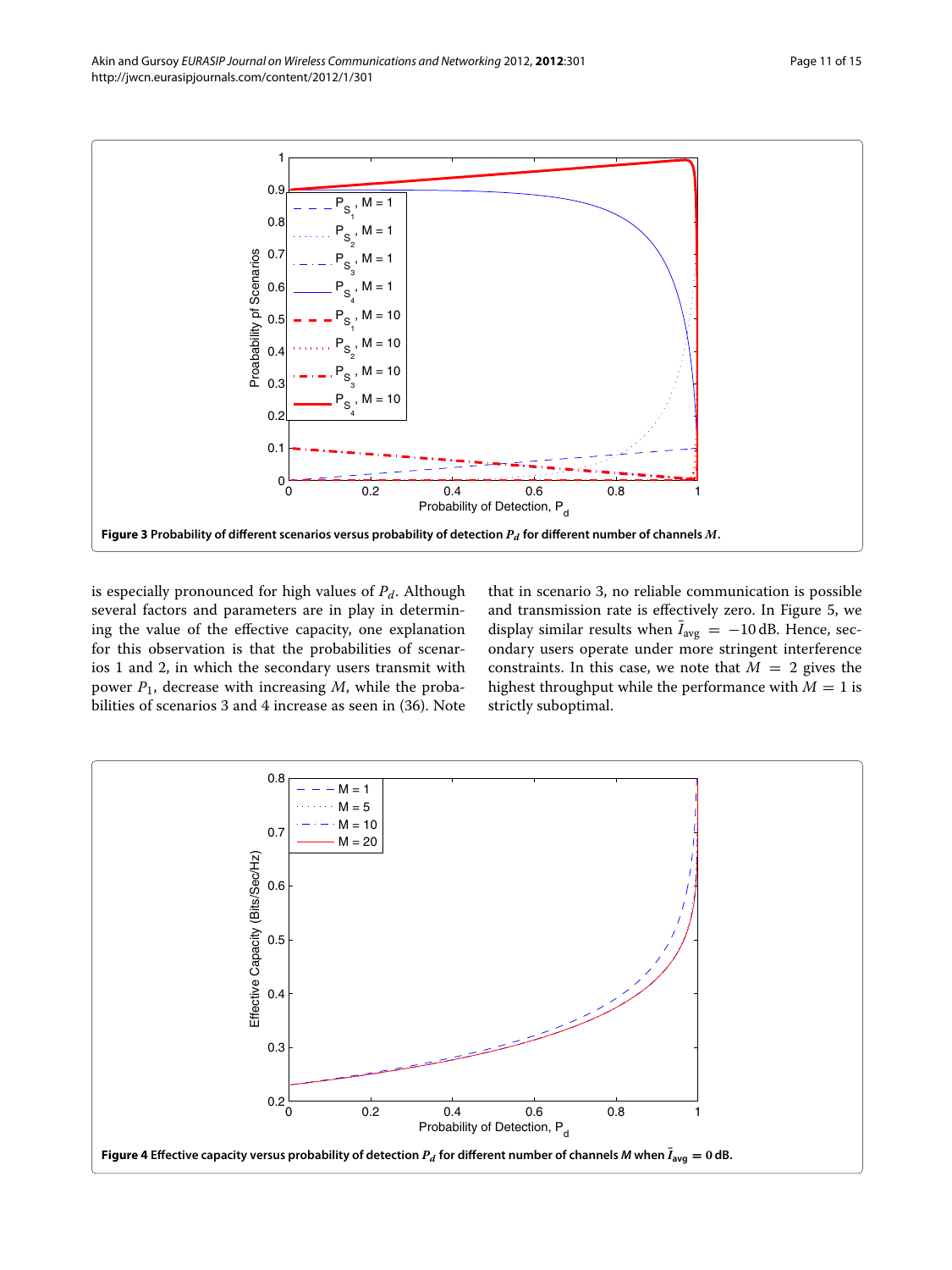

<span id="page-11-0"></span>In Figure [6,](#page-11-1) we show the effective capacities as a function  $\bar{I}_{\text{avg}}$  (dB) for different values of *M* when  $P_d = 0.9$  and  $P_f = 0.2$ . Confirming our previous observation, we notice that as the interference constraint gets more strict and hence  $\bar{I}_{\text{avg}}$  becomes smaller, a higher value of *M* is needed to maximize the effective capacity. For instance,  $M = 10$ channels are needed when  $\bar{I}_{\text{avg}} < -30$  dB. On the other

hand, for approximately  $\bar{I}_{\text{avg}} > -6$  dB, having  $M = 1$  gives the highest throughput.

Above, we have remarked that increasing the number of available channels from which the transmission channel is selected provides no benefit or can even degrade the performance of secondary users under certain conditions. On the other hand, it is important to note that increasing *M*

<span id="page-11-1"></span>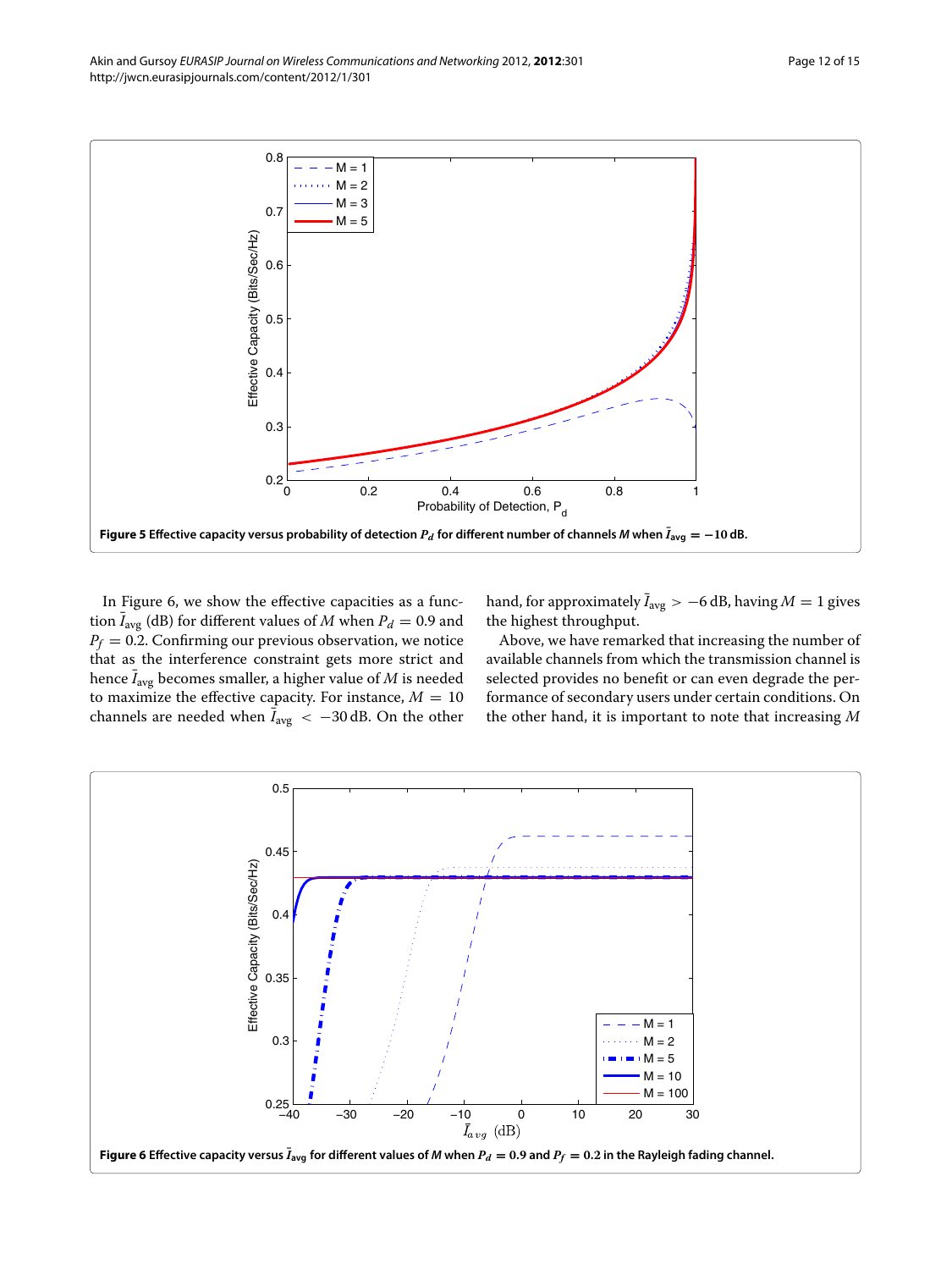always brings a benefit to the primary users in the form of decreased probability of interference. In order to quantify this type of gain, we consider below the probability that the channel selected for transmission is actually busy and hence the primary user in this channel experiences interference

$$
P_{int} = Pr \left( \begin{array}{c} \text{channel selected} \\ \text{for transmission} \\ \text{is actually busy} \end{array} \right)
$$
  
= Pr \left( \begin{array}{c} \text{channel selected} \\ \text{for transmission and all channels are} \\ \text{is actually busy} \end{array} \right) + Pr \left( \begin{array}{c} \text{channel selected} \\ \text{for transmission and the test one channel} \\ \text{is actually busy} \end{array} \right) (38)

$$
= P_{S_1} + P_{S_3} \tag{39}
$$

$$
= \rho \frac{1 - \alpha^M - P_d + P_d \alpha^{(M-1)}}{1 - \alpha}.
$$
\n<sup>(40)</sup>

Note that  $P_{int}$  depends on  $P_d$  and also  $P_f$  through  $\alpha =$  $\rho P_d + (1 - \rho)P_f$ . It can easily be seen that this interference probability *P*int decreases with increasing *M* when  $P_d$  >  $P_f$ . As *M* goes to infinity, we have  $\lim_{M\to\infty} P_{int}$  =  $\rho \frac{1-P_d}{1-\alpha}$ . Indeed, in this asymptotic regime, *P*<sub>int</sub> becomes zero with perfect detection (i.e., with  $P_d = 1$ ). Note that secondary users transmit (if  $P_1 > 0$ ) even when all channels are detected as busy. As  $M \to \infty$ , the probability of such an event vanishes. Also, having  $P_d = 1$  enables the secondary users to avoid scenario 3. Hence, interference is not caused to the primary users.

In Figure [7,](#page-12-0) we plot *Pint* vs. the detection probability for different values of *M*. We also display how the false alarm probability evolves as  $P_d$  varies from 0 to 1. It can be easily seen that while  $P_{int} = \rho$  when  $M = 1$ , a smaller  $P_{int}$  is achieved for higher values of *M* unless  $P_d = 1$ . On the other hand, as also discussed above, we immediately note that  $P_{int}$  monotonically decreases to 0 as  $P_d$  increases to 1 when *M* is unbounded (i.e.,  $M \rightarrow \infty$ ).

## **Nakagami fading**

Nakagami fading occurs when multipath scattering with relatively large delay-time spreads occurs. Therefore, Nakagami distribution matches some empirical data better than many other distributions do. With this motivation, we also consider Nakagami fading in our numerical results. The pdf of the Nakagami-*m* random variable  $y =$ |*h*| is given by  $f_y(y) = \frac{2}{\Gamma(m)} \left( \frac{m}{2\sigma^2} \right)$  $2\sigma_y^2$  $\int_{0}^{m} y^{2m-1} e^{-\frac{my^2}{2\sigma_y^2}}$  where *m* 

is the number of degrees of freedom. If both *zsp* and *z* have the same number of degrees of freedom, we can express the pdf of  $x = \frac{z}{z_{sp}}$  as follows

$$
f_x(x) = \frac{\Gamma(2m)x^{m-1}}{(x+1)^{2m}\Gamma(m)^2}.
$$
 (41)

Note also that Rayleigh fading is a special case of Nakagami fading when  $m = 1$ . In our experiments, we

<span id="page-12-0"></span>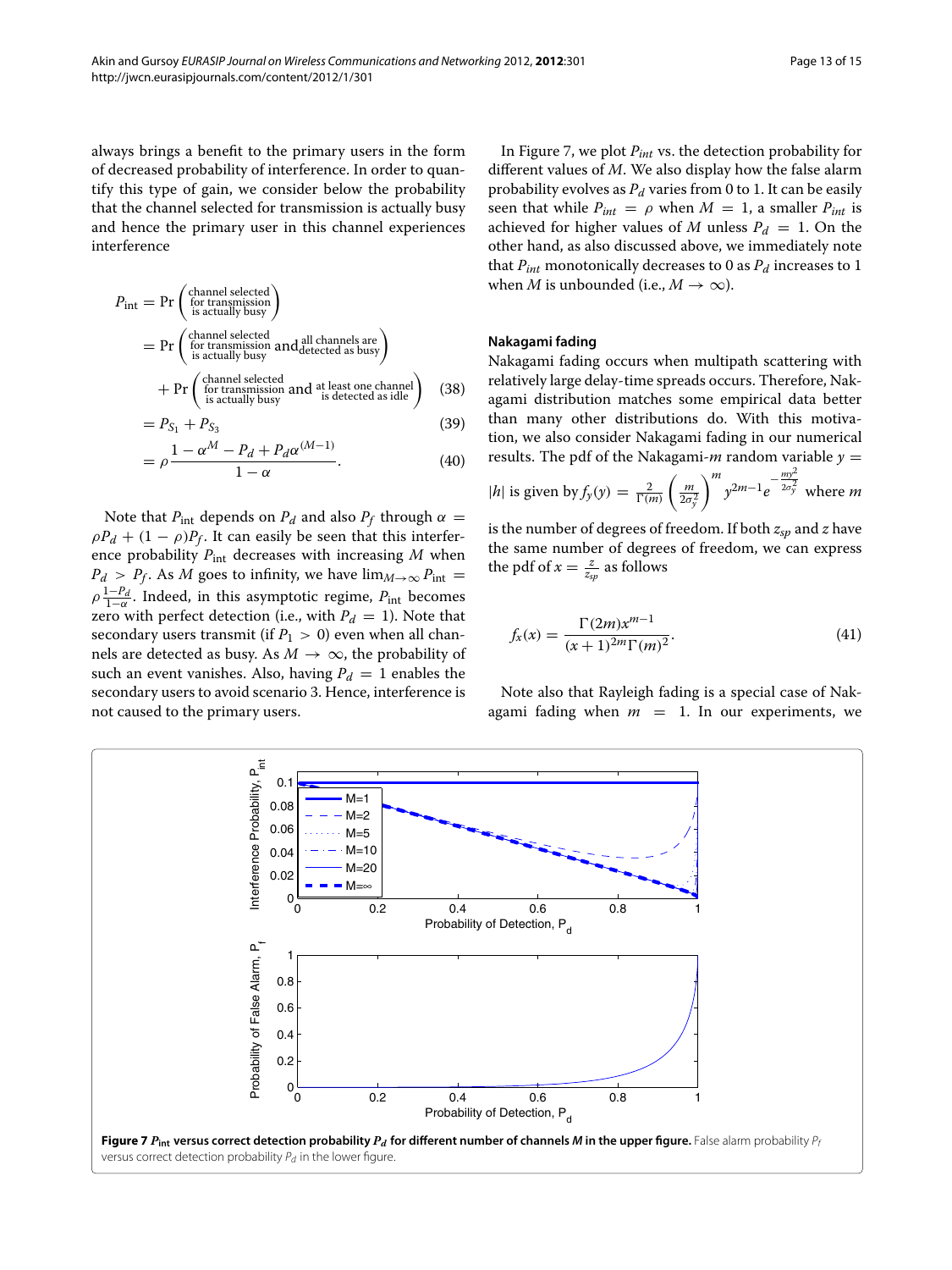consider the case in which  $m = 3$ . Now, we can express the cdf of *x* for  $m = 3$  as

$$
F_x(x) = 1 + \frac{15}{(x+1)^4} - \frac{10}{(x+1)^3} - \frac{6}{(x+1)^4}.
$$
 (42)

In Figure [8,](#page-13-1) we plot effective capacity versus  $\bar{I}_{\text{avg}}$  (dB) for different values of *M* when  $P_d = 0.9$  and  $P_f = 0.2$ . Here, we again observe results similar to those in Figure [6.](#page-11-1) We obtain higher throughput by sensing more than one channel in the presence of strict interference constraints on cognitive radios.

## <span id="page-13-0"></span>**Conclusion**

In this article, we have studied the performance of cognitive transmission under QoS constraints and interference limitations. We have considered a scenario in which secondary users sense multiple channels and then select a single channel for transmission with rate and power that depend on both sensing decisions and fading. We have constructed a state transition model for this cognitive operation. We have meticulously identified possible scenarios and states in which the secondary users operate. These states depend on sensing decisions, true nature of the channels' being busy or idle, and transmission rates being smaller or greater than the instantaneous channel capacity values. We have formulated and imposed an average interference constraint on the secondary users. Under such interference constraints and also statistical QoS limitations in the form of buffer constraints, we have obtained the maximum throughput through the effective capacity formulation. Therefore, we have effectively analyzed the performance in a practically appealing setting in which both the primary and secondary users are provided with certain service guarantees. We have determined the optimal power adaptation strategies and the optimal channel selection criterion in the sense of maximizing the effective capacity. We have had several interesting observations through our numerical results. We have shown that improving the reliability of channel sensing expectedly increases the throughput. We have noted that sensing multiple channels is beneficial only under relatively strict interference constraints. At the same time, we have remarked that sensing multiple channels can decrease the chances of a primary user being interfered.

## **Endnotes**

<sup>a</sup>Note that under the block-fading assumption, there is no memory in the state-transition model and hence the performance will depend on the steady-state probabilities of each state rather the transition probabilities.

<sup>b</sup>Note that interference constraints are imposed to provide a certain level of quality-of-service to the primary users, while buffer or delay constraints are used to statistically guarantee a quality-of-service level to the transmissions of the secondary users. Hence, the formulation in the paper effectively considers service guarantees for both the primary and secondary users. On the other hand, QoS constraints throughout the paper refer to buffer/delay constraints to avoid confusion.

<sup>c</sup>Strict convexity follows from the strict concavity of  $r_1$  and  $r_2$  in [\(8\)](#page-4-1) and [\(9\)](#page-4-2) with respect to  $P_1$  and  $P_2$  respectively,

<span id="page-13-1"></span>